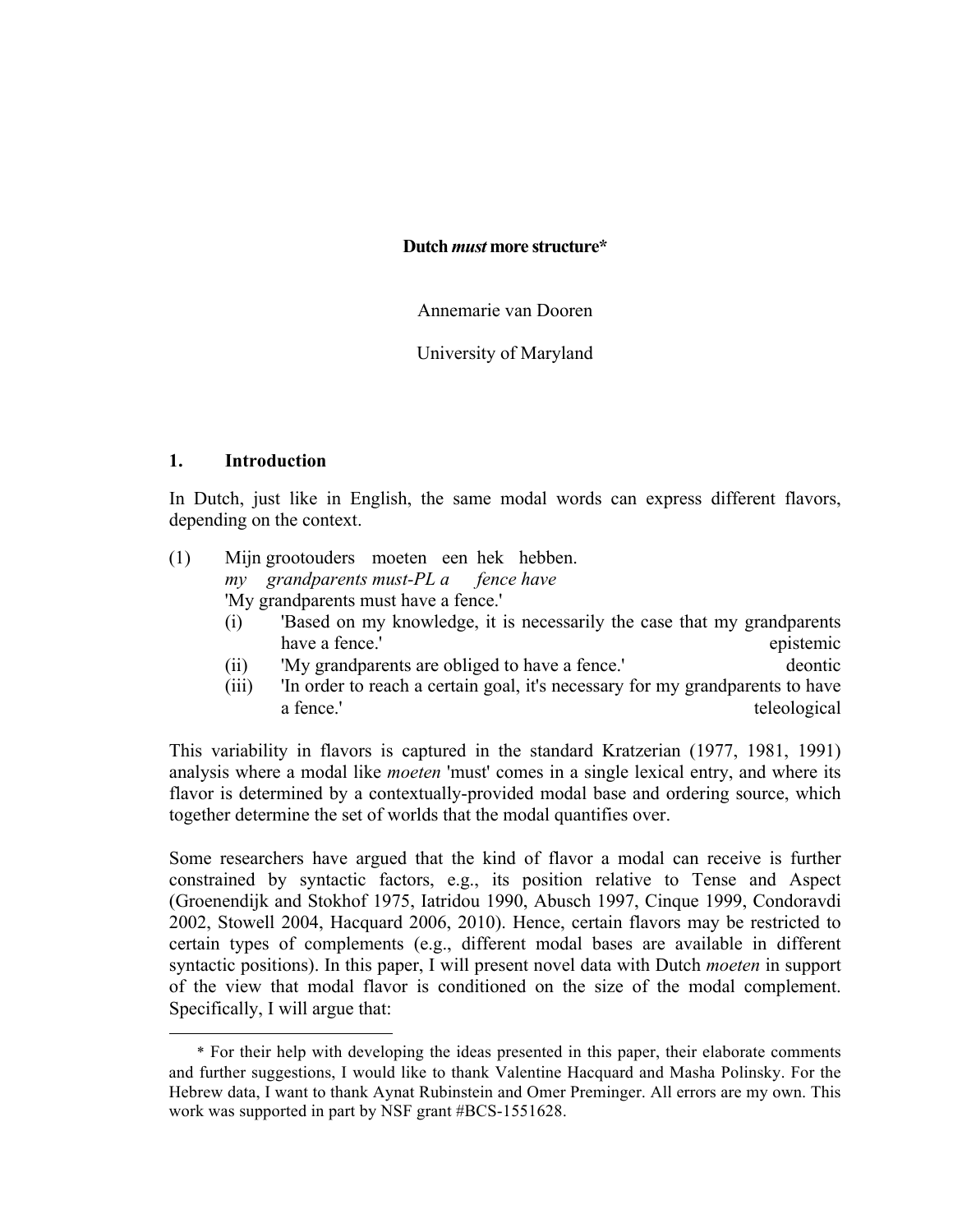- 1) Deontic flavors are only available when the modal's complement is (at least) as big as a vP (Rubinstein 2012).
- 2) Epistemic flavors are only available when the modal's complement is a TP (Jackendoff 1972, Bresnan 1993, Cinque 1999, Hacquard 2006, 2010, but see von Fintel & Gillies 2007, Rullmann & Matthewson 2012 for a contrasting view).

I will focus on examples like (2), in which the complement of *moeten* 'must' does not contain an overt verb<sup>1</sup>: Unlike  $(1)$ , these *moeten NP* sentences can no longer express an epistemic necessity, but can still express a deontic or teleological one.

(2) Mijn grootouders moeten een hek. \*epistemic, ✓deontic, ✓ teleological *my grandparents must a fence* 'My grandparents need to/must have a fence.'

In the two following subsections I will elaborate on the two claims stated above.

# **1.1 Claim 1: Deontic modals & vP complements**

The fact that (2) can express either deontic or teleological necessity may seem to contradict Rubinstein's generalization (2012), which states that only modals with a verbal complement can have a deontic interpretation. Support for this generalization can be found in English, Hindi-Urdu, Czech, and Hebrew (3): The context in (3) forces a deontic interpretation and in this context, the Hebrew modal *χayav* 'must' with a vP complement is felicitous (3a). The same modal with an NP complement is infelicitous in this context, which shows that it cannot have a deontic interpretation (3b) (Rubinstein 2012:163).

- (3) City regulations mandate that home owners put up fences between their properties. You and your neighbor get along very well without a fence. In fact, both of you object to a fence because it would have to go right on top of the beautiful flower beds that have been flourishing between your two properties. You say to your neighbor:
	- *must-M.PL build.INF here fence* 'A fence needs to be built here.'
	- *must-M.PL here fence* 'We need a fence here.'

a. *γaγav*-im livnot kan gader.  $\checkmark$ epistemic, √deontic, √teleological

b. χayav-im kan gader. \*epistemic, \*deontic, ✓teleological

(i) Ze mogen een hek. (ii) Jan moet naar huis. (iii) De deur moet blauw. *they may-PL a fence Jan must to house the door must blue* 'They can have a fence.' 'John must go home.' 'De door must become blue.'

 <sup>1</sup> Note that besides *moeten*, other modals like *mogen* 'may', *kunnen* 'can', and *hoeven* 'need' can combine with an NP in Dutch (i). Furthermore, Dutch (as well as many other Germanic languages) also has *moeten PP* (ii) and *moeten AP* (iii) sentences (Barbiers 1995, 2002, Van Riemsdijk 2002, 2009, van Dooren 2014). In sections 2 and 4 I will return to the sentences in (ii) and (iii).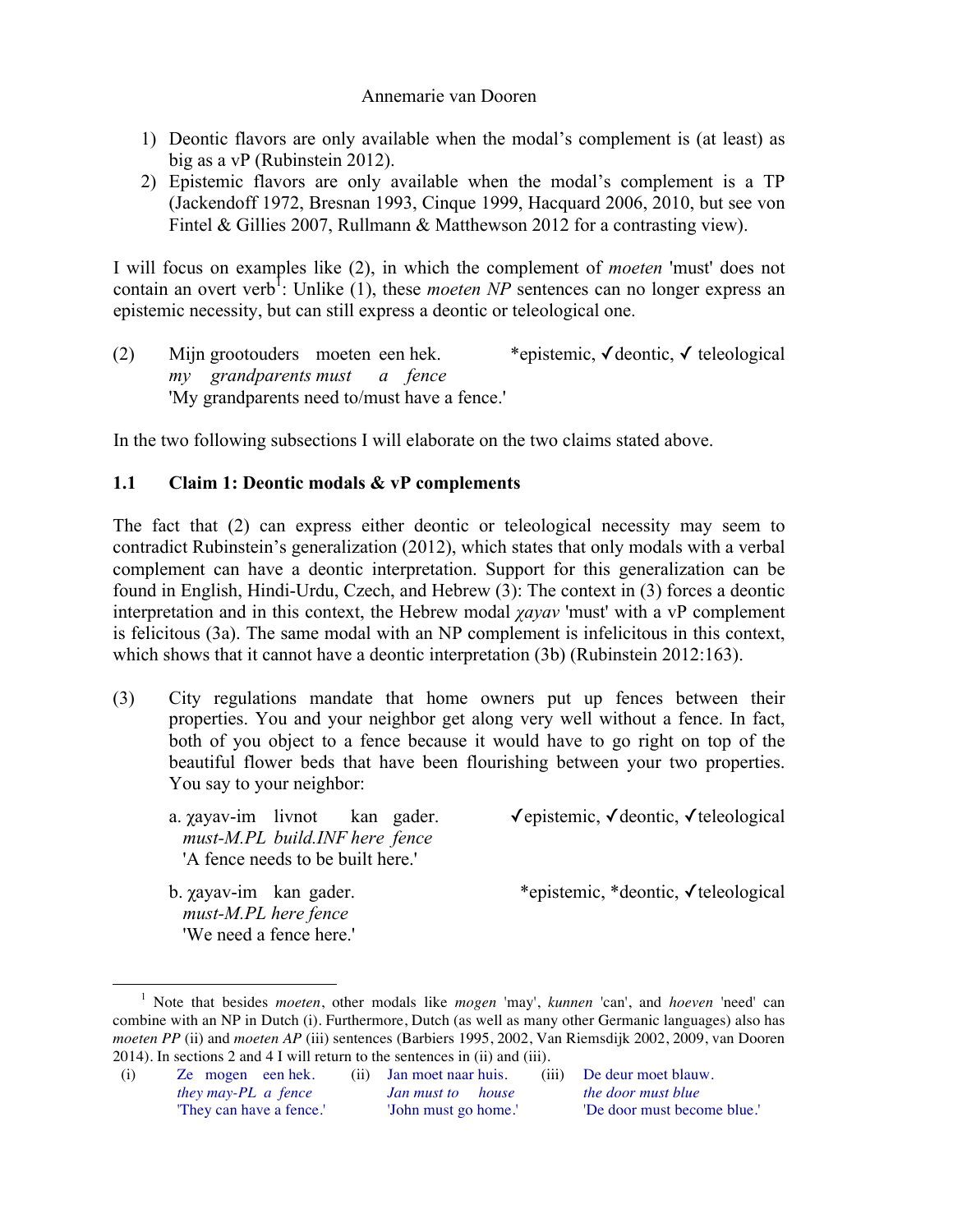#### *Dutch* must *more structure*

The Dutch data in (2) seem to go against Rubinstein's generalization, as *moeten*  combined with an NP can have a deontic interpretation. Based on evidence involving manner adverbs, I will argue in section 2 that Dutch *moeten NP* sentences contain more structure than meets the eye and are underlyingly *moeten vP* sentences ((4), Van Riemsdijk 2002, 2009). As such, Dutch fits into Rubinstein's generalization.

(4) 
$$
\begin{bmatrix} \text{ModP} & \text{We}_t \text{ moeten} \end{bmatrix} \begin{bmatrix} \text{vP} & t \end{bmatrix} \begin{bmatrix} \text{vP} & \text{een hek} & \text{V} \end{bmatrix}
$$

The explanatory question of *why* deontics seem to need a verbal complement will be left for future research. In the discussion, I will explore the idea that the restriction might hold for predicates beyond modals.

# **1.2 Claim 2: Epistemic modals & TP complements**

Dutch *moeten* cannot express epistemic necessity when the modal combines with an NP ((2), Barbiers 1995). The contrast between (1) and (2) raises two questions: Why is the full range of flavors not available when there is no overt verb in the complement? And why does it only affect the availability of the epistemic flavor?

One possibility is that modals with epistemic flavors take bigger complements than modals with root (i.e., non-epistemic) flavors (Brennan 1993, Cinque 1999, Hacquard 2006, 2010, Veselinović 2017). According to Cinque's hierarchy, modals are part of the functional projection, and scope in different positions based on flavor: Epistemics are restricted to positions above Tense, roots to positions below Aspect:

(5) 
$$
Mod_{epistemic} > TP > AspP > Mod_{root} > VP
$$

The unavailability of epistemic flavors for *moeten NP* in (2) suggests that its underlying structure is one where the complement of the modal is smaller than a TP  $(4)$ .<sup>2</sup>

# **1.3 Main claims and outline**

In the next three sections, I will argue that cross-linguistically, modal flavor is conditioned on the size of the modal complement in the following way:

| Cross imgaishe generanization on size modul jiuvor<br>$Flavor \setminus complement$ | TР | vD | <b>NP</b> |  |
|-------------------------------------------------------------------------------------|----|----|-----------|--|
| epistemic                                                                           |    |    |           |  |
| deontic                                                                             |    |    |           |  |
| teleological                                                                        |    |    |           |  |

(6) *Cross-linguistic generalization on size/modal flavor*

 <sup>2</sup> In this paper, I assume that Dutch *moeten* is a Cinquean functional element in a monoclausal configuration. However, there may be reasons to think that Dutch *moeten* is a full verb. If so, we lose the direct Cinquean explanation for the connection between modal height and modal flavor, and the lack of epistemic flavors with a smaller structure. But see Veselinović 2017 for evidence that even in bi-clausal structures, epistemic modal verbs may have to select for a TP, while deontics select for something smaller.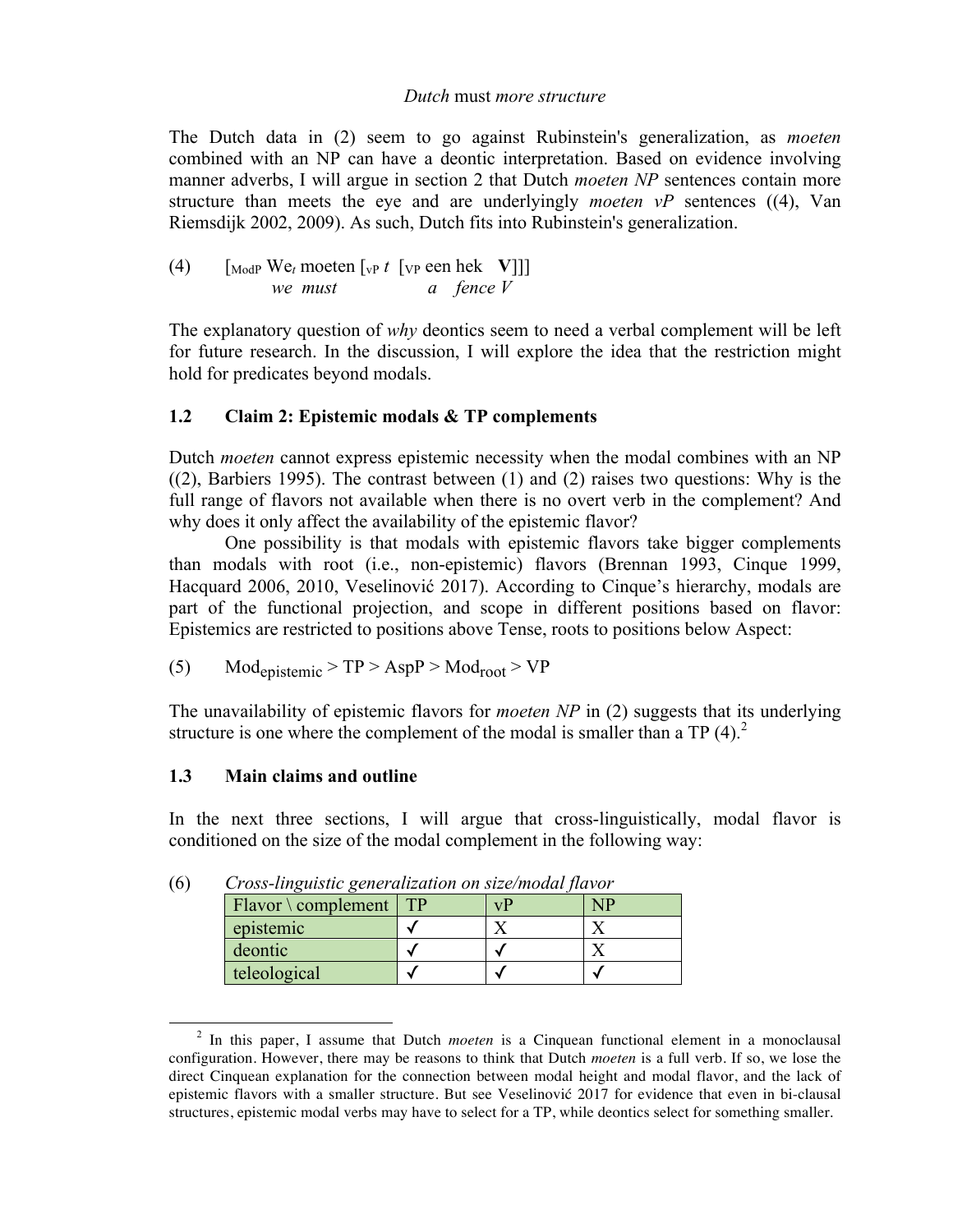Based on data involving manner adverbs, I will claim in section 2 that Dutch *moeten NP* is underlyingly minimally *moeten vP* with silent verbal structure, and as such fits the generalizations stated above. In section 3, I will argue that this verbal structure has to be smaller than a TP, as an epistemic interpretation is unavailable. Further details on the silent verb proposed in (4) will be given in section 4, and the explanatory questions will be addressed in section 5: Why does the size of the modal complement influence the modal flavor? I will suggest that we might be able to generalize the claims on epistemics and deontics beyond Dutch *moeten.*

# **2. Deontics & vPs**

In this section, I will provide further support in favor of Rubinstein's (2012) generalization: Deontic flavors are only available with complements that are verbal. While Dutch *moeten NP* (2b) seems to be a counterexample to this generalization, I will argue that Dutch, in fact, supports it. Crucially, I will show that there is more structure than meets the eye in *moeten NP* sentences. The diagnostic of manner adverbs will show that the modal's complement is at least as big as a vP.

# **2.1 Manner adverbs as a diagnostic for verbal structure**

Manner adverbs like *carefully, quickly* and *gradually* tell us *how* something happened. These adverbs need to be licensed by verbal structure (if only very little).<sup>3</sup>

Manner adverbs are felicitous in Dutch *moeten NP* sentences (7), in which they modify the complement and not the modal: Sentence (7a), for instance, does not mean that the *needing* is careful; instead, it is the *washing* that needs to be *done carefully*. As such, the sentences in (7) indicate that the complement of the modal underlyingly contains more structure than just an NP.

(7) a. De auto moet (voorzichtig) een wasbeurt. Dutch *the car must carefully a washing* 'The car needs to be washed carefully.'

b. De patiënt moet (geleidelijk) vast voedsel. *the patient must gradually solid food* 'The patient must gradually get solid food.'

In order for the manner adverbs to have an attachment site in (7), covert verbal structure needs to be present in the complement. I posit a silent verb in the complement of Dutch *moeten NP* sentences (8), which makes the minimal size of the complement a  $vP<sup>4</sup>$ .

<sup>&</sup>lt;sup>3</sup> A further condition that needs to be satisfied for the felicitous attachment of manner adverbs is that the verbal structure is eventive as opposed to stative (Katz 2000, Maienborn 2005).

<sup>(</sup>iv) #John quickly/carefully resembles Mary.<br> $4$  Alternative analyses in which there is no silent verb have been proposed, with the modal directly taking an NP (Barbiers 1995, 2002) or a small clause (for *moeten AP* and *moeten PP* sentences, Barbiers 1995, 2002, Constantinescu et al. 2012). The diagnostic in (7) tells us that for these analyses as well, there has to be enough verbal structure to allow for the attachment of manner adverbs. Furthermore, in a small clause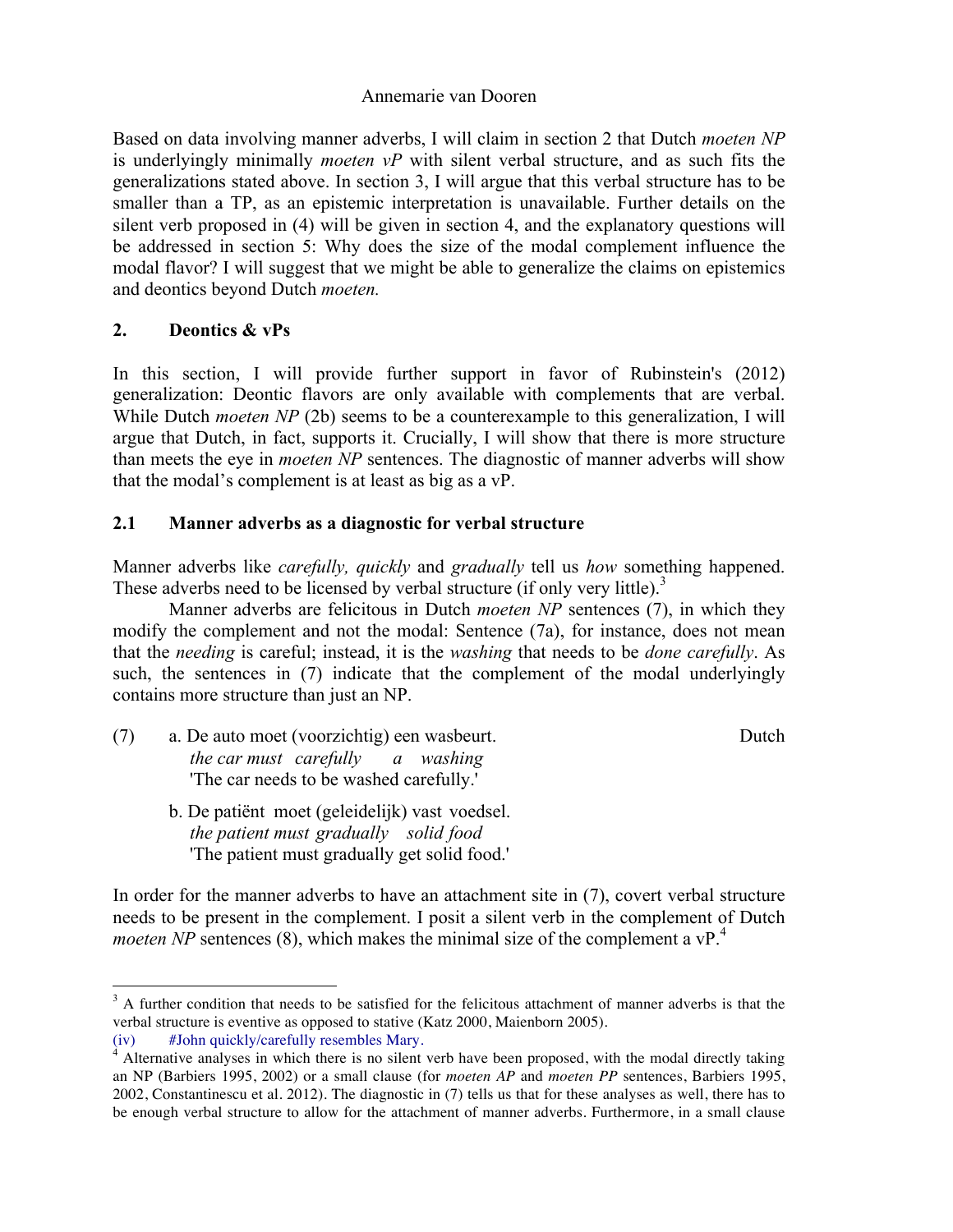(8)  $\left[\begin{array}{cc} \text{ModP} \text{ moeten} \end{array}\right]_{VP} \left[\begin{array}{c} \text{VP} \text{NP} \text{V}\end{array}\right]\right]$ 

The structure in (8) is similar to Van Riemsdijk's (2002) analysis of modals with PP complements in languages like Dutch and German. Van Riemsdijk proposes that sentences like (9a) underlying contain a silent verb *GO* (9b). Note that eventive adverbs are also allowed in these structures, thereby diagnosing verbal structure (9c).

| (9) | a. Jan moet naar huis.<br>Jan must to house                                 | Dutch                                                                                   |
|-----|-----------------------------------------------------------------------------|-----------------------------------------------------------------------------------------|
|     | 'John must go home.'                                                        | *epistemic, √deontic, √teleological                                                     |
|     | b. Jan moet naar huis GAAN.<br>Jan must to house GO<br>'John must go home.' | c. Jan moet snel naar huis.<br>Jan must quickly to home<br>'John must go home quickly.' |

The present analysis of *moeten NP* sentences is compatible with Van Riemsdijk's analysis of *moeten PP* sentences, and seems to be able to be extended to *moeten AP* sentences as well (see fn. 1). The three types of sentences differ in their interpretation, however: In section 4, I will claim that the silent verb in *moeten NP* sentences has a general possessive interpretation, but that interpretation does not seem to fit in with *moeten PP*  and *moeten AP* sentences. Further research is necessary in order to find out whether we need to postulate three different silent verbs for the three types of sentences.

In this section I proposed that the availability of both eventive adverbs and a deontic interpretation for *moeten* in *moeten NP* and *moeten PP* sentences are not a mere coincidence: Providing more support for Rubinstein's generalization, *moeten* takes in both cases a verbal complement, and consequently, a deontic interpretation of the modal is available.

# **2.2 Back to Hebrew**

<u>.</u>

The diagnostic of manner adverbs provides further support for the connection between vP complements and deontic flavor, as Hebrew *χayav* combined with an NP cannot have a deontic flavor, and at the same time, *χayav NP* sentences do not allow for manner adverbs.

Manner adverbs in Hebrew are licensed by verbal structure (10a). Crucially, these adverbs are not allowed in the complement of *χayav NP* sentences (10b). This shows that the complement of Hebrew *χayav NP* does not contain verbal structure. Correspondingly, Hebrew *χayav NP* sentences can have a teleological, but not a deontic interpretation (3b).

(10) a. χayav-im lishtof et ha-meχonit be-zehirut. *must-M.PL to.wash ACC the-car in-care* 'We must wash the car carefully.'

analysis for *moeten NP* sentences (v), the small clause has to be of a special type as it requires a possessive, rather than predicative interpretation (see section 4).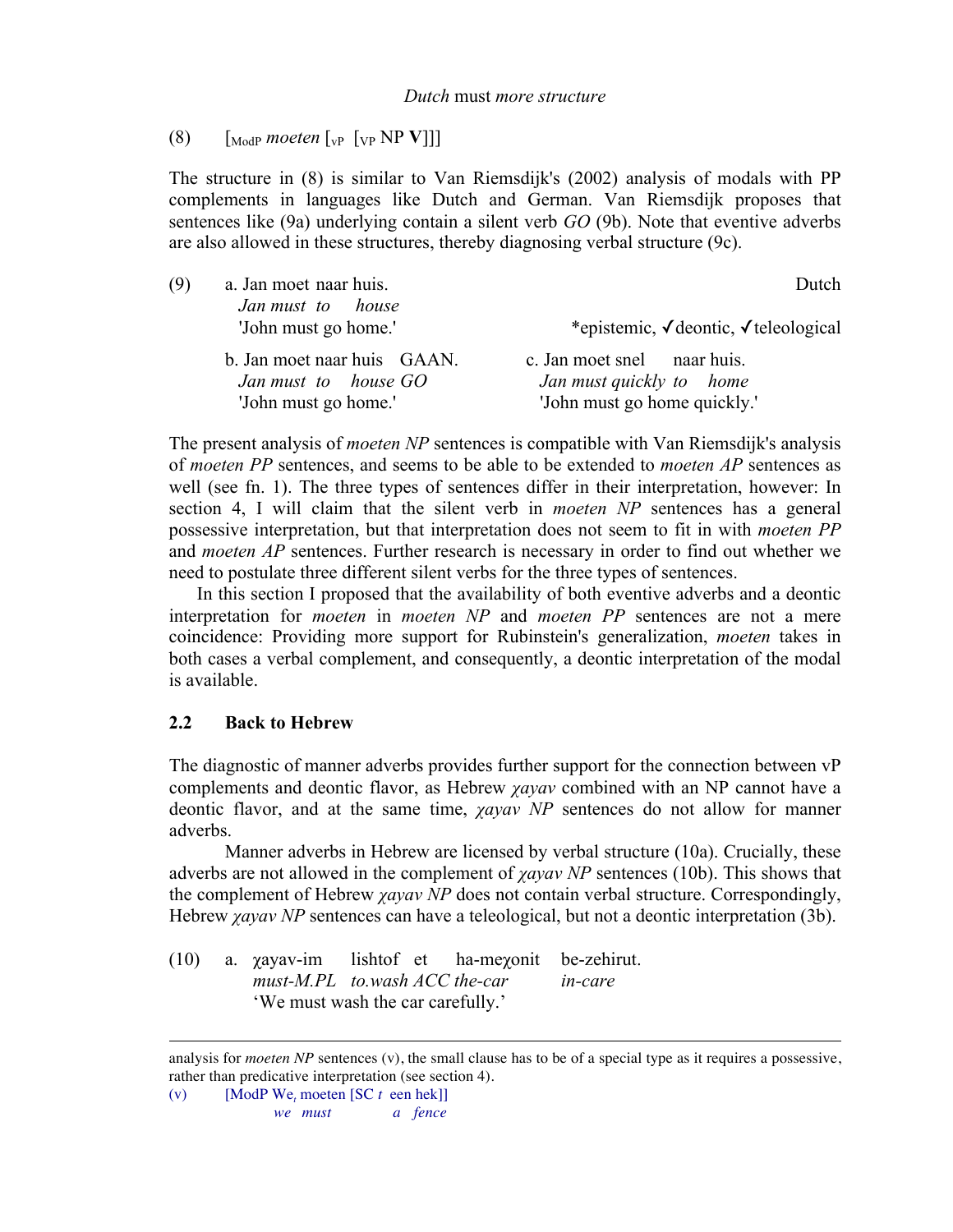b.\* ha-meχonit χayev-et shtifa be-zehirut.  *the-car must-F.SG wash in-care* (*intended*: 'The car needs carefully a cleaning.')

To summarize, on the surface, Hebrew *χayav* and Dutch *moeten* seem to show a difference in how modal flavor is constrained by the size of the modal complement. Hebrew *χayav NP* sentences can only be interpreted teleologically, while Dutch *moeten NP* sentences can also be interpreted deontically. This difference is merely superficial, however, as Dutch *moeten* takes a complement that underlyingly contains verbal structure. Both languages thus fall within Rubinstein's generalization, as a deontic interpretation for the modal is available only in the language in which the modal complement can be shown to be bigger than an NP.

### **3. Epistemics & TPs**

In the previous section I argued that Dutch *moeten NP* sentences are underlyingly minimally *moeten vP* sentences. Having established the minimal size leaves room for the maximal size. On the crucial assumption that Dutch *moeten* is in a monoclausal configuration, I will suggest that the complement is smaller than a TP, as this accounts for the absence of epistemic interpretations in *moeten NP* sentences (2).

The starting point for my argument is that an epistemic reading for *moeten NP* sentences is absent ((2), repeated as (11), Barbiers 1995). The same holds for *moeten PP* sentences (9a). Why would the epistemic flavor be sensitive to the presence of an overt verb?

(11) Mijn grootouders moeten een hek. *my grand-parents must-PL a fence*  i.  $\#$  'Given the evidence, it is necessary that my grandparents have a fence.' \*epis ii. 'My grandparents are obliged to have/need a fence.' deontic, teleological

Previous accounts of this property do not hypothesize the presence of a silent verb in the complement of the modal (see fn. 4). For Barbiers (1995, 2002), modals get an epistemic interpretation only if there is a particular verbal feature in the complement. With a nonverbal complement, this feature is absent so the modal cannot get an epistemic interpretation. Constantinescu et al. (2012), who follow a small clause analysis, claim that there is a meaning incompatibility between small clause complements and epistemic flavors.

What I want to propose is that *moeten* in (11) cannot have an epistemic interpretation because it combines with a phrase smaller than a TP. Previous research argues that sentences with modal auxiliaries are monoclausal. According to Cinque (1999), modals appear in different functional projections depending on the flavor: Epistemics above Tense, and non-epistemics below Aspect ((5), see also Groenendijk and Stokhof 1975, Iatridou 1990, Abusch 1997, Cinque 1999, Condoravdi 2002, Stowell 2004, Hacquard 2006, 2010, but see von Fintel & Gillies 2007 and Matthewson & Rullmann 2012 for a contrasting view). If this is true for Dutch *moeten*, then we expect epistemic interpretations to only be available when the modal combines with a TP.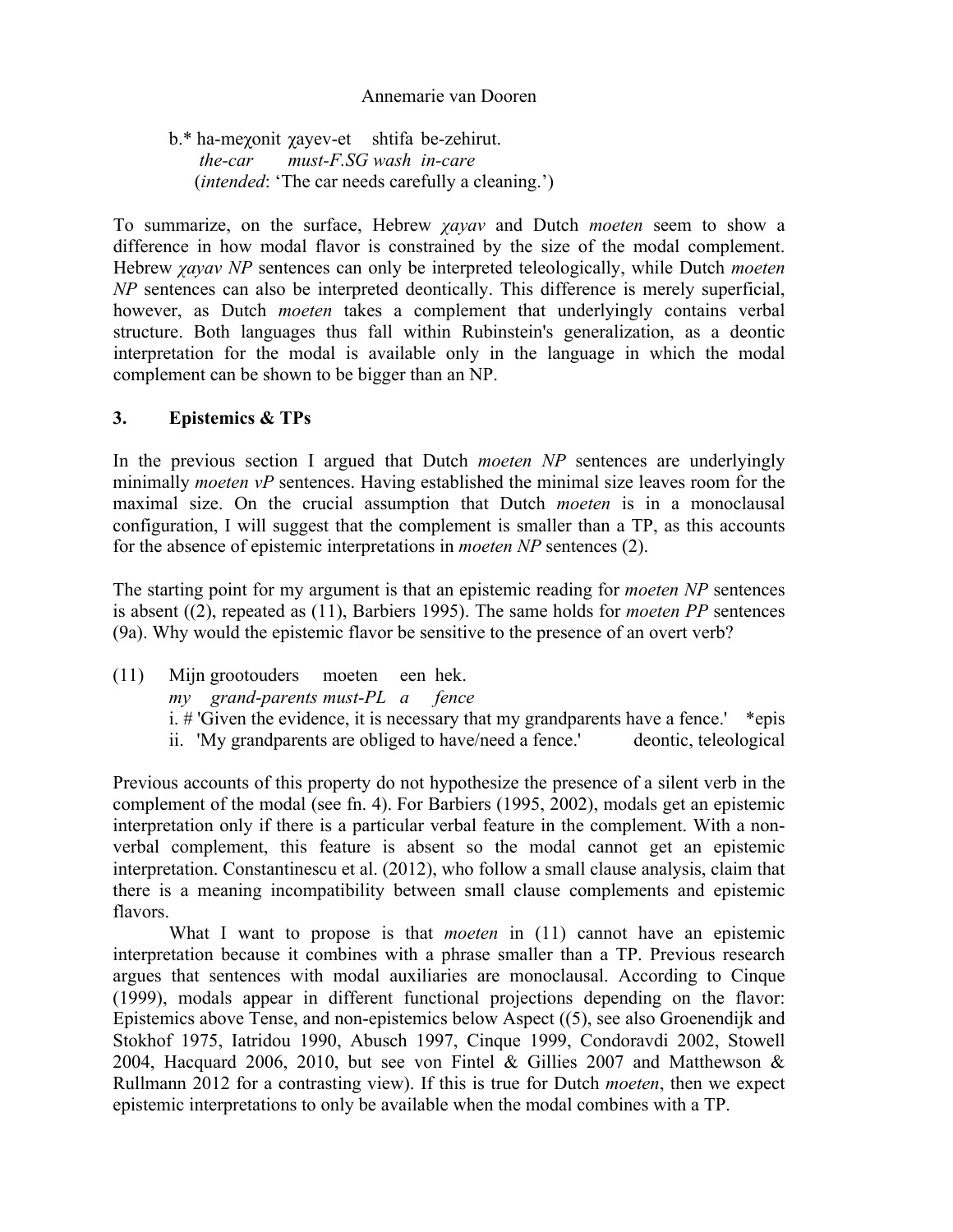### *Dutch* must *more structure*

Evidence in favor of the claim that epistemic *moeten* scopes above tense comes from the felicity of sentence (13) given the scenario in (12) (adapted from Hacquard  $&$  Cournane 2016, see also Hacquard 2006, 2010):

- (12) "Imagine a scenario, where Al has been a prime suspect for a crime that occurred last night in Montreal. Up to now, all of the evidence pointed to him being in Montreal last night. But just now, we receive fresh evidence that proves that Al was in fact in DC last night."
- (13) Al moest gisteren wel in DCzijn. *Al must-PST yesterday AFFIRMATIVE in DCbe* 'Al had to be in DC last night.'

Despite past morphology on *moeten*, (13) can felicitously report an epistemic necessity given *current* evidence. This suggests that epistemic *moeten* outscopes tense.

# **4. More on the silent V**

Having established the structure in (8), I will now go into further detail of the semantics of the silent verbal element. I will propose that it establishes a general possessive relation between its internal and its external argument.

# **4.1 A possessive interpretation**

Most *moeten NP* sentences can be interpreted as underlyingly containing the overt verb *hebben* 'have'. The meaning of the silent verb needs to be more flexible than overt *hebben*, however, as it also needs cover interpretations like *get* and *take* (14).

(14) Jan moet een rode trui/ een contract/een douche. *Jan must a red sweater/ a contract/a shower* 'John needs to HAVE a red sweater, GET a contract, TAKE a shower.'

The interpretation has to be flexible, but crucially, within limits, as not all interpretations are available: Sentence (15a), for instance, cannot have a predicative interpretation. Even given a plausible context, this sentence cannot mean 'John needs to *become* a doctor'. Likewise, a movement interpretation (cf. *moeten PP* sentences, (9)) is unavailable. Sentence (15b) cannot mean 'John needs to *go* to the swimming pool'.

|                                | $(15)$ a. Jan moet een dokter. |  | b. Jan moet een zwembad.              |  |  |
|--------------------------------|--------------------------------|--|---------------------------------------|--|--|
|                                | Jan must a doctor              |  | Jan must a swimming-pool              |  |  |
| 'John needs to have a doctor.' |                                |  | 'John needs to have a swimming pool.' |  |  |

I thus want to propose that the silent verb has a general possessive interpretation, which covers all cases in (14), and at the same time excludes the unavailable readings in (15). I leave for future research whether such a possessive interpretation can cover all possible cases (see Schwarz 2007 for similar concerns with English *need NP* sentences).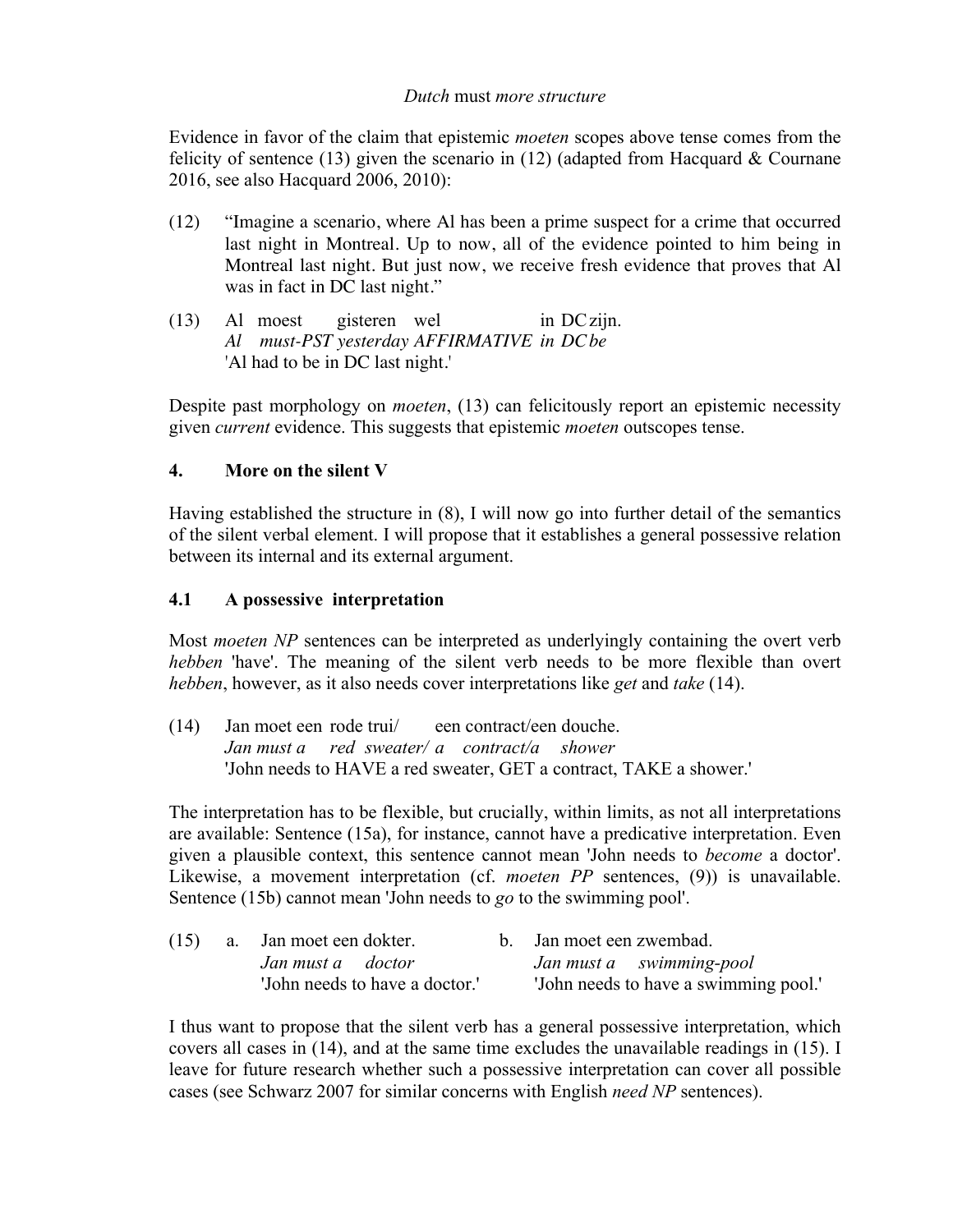### *4.2 Moeten NP* **compared to** *moeten PP* **and** *moeten AP*

The basic facts described in the previous sections for *moeten NP* sentences carry over to *moeten PP* and *moeten AP* sentences: The modals in these sentences can have both a deontic and a teleological flavor, but not an epistemic flavor ((9a), (16)), and eventive adverbs are available ((9c), (16)). I thus propose that the complements are also vPs.

| (16) | De kamer moet (voorzichtig) leeg.    | Dutch                               |
|------|--------------------------------------|-------------------------------------|
|      | <i>the room must carefully empty</i> |                                     |
|      | The room must be emptied carefully.  | *epistemic, √deontic, √teleological |

What is different for *moeten NP*, *moeten PP* and *moeten AP* sentences, is their interpretation. While *moeten NP* sentences are close to an interpretation with *have*, *moeten PP* sentences get an interpretation close to *go* (Van Riemsdijk 2002, 2009), and *moeten AP* sentences get an interpretation close to *become*. Crucially, the interpretations are not a mix and match situation: As we saw above, a predicative interpretation like *become* is excluded for *moeten NP* sentences, and similarly, a possessive interpretation like *have* is not available for *moeten PP* and *moeten AP* sentences. The question that needs to be further explored, is whether this means that there are three semantically different covert verbs in the lexicon, or whether the meaning arises from an underspecified silent verbal element that combines with an NP, PP, or AP complement?

#### **5. Discussion**

The case study on Dutch and Hebrew necessity modals presented in this paper provides further support for the view that modal flavor is conditioned on the size of the modal complement. First, it supports Rubinstein's generalization (2012), which states that deontic modals need (at least) a vP complement. A deontic interpretation for the modal is available only for Dutch *moeten NP* sentences, for which the modal complement can be shown to be bigger than an NP, i.e., a vP. Second, it is in line with the claim that epistemic interpretations are tied to an even bigger complement, such as a TP: The absence of epistemic flavors with Dutch *moeten NP* would stem from the fact that the complement is smaller than a TP, i.e., a vP.

It has been claimed that the complement of English *need* in sentences like (17) also contains covert structure (Larson, Den Dikken and Ludlow 1997, Harley 2004, Schwarz 2007). I will leave a detailed comparison between Dutch *moeten* and English *need* for future research, but what is crucial for the current proposal to hold is that if *need NP* sentences indeed have more structure, it is not the right kind to license a deontic interpretation: Indeed, in contrast to Dutch *moeten*, Rubinstein (2012) shows that English *need* combined with an NP can only have a teleological interpretation.

(17) My grandparents need a fence.  $*$ deontic,  $\checkmark$  teleological

The explanatory questions of *why* epistemic and deontic modals are conditioned by their complement, also need further research. Interestingly, these constraints might hold more generally: Dutch *hebben* 'have' and *zien* 'see', for instance, can only have a deontic flavor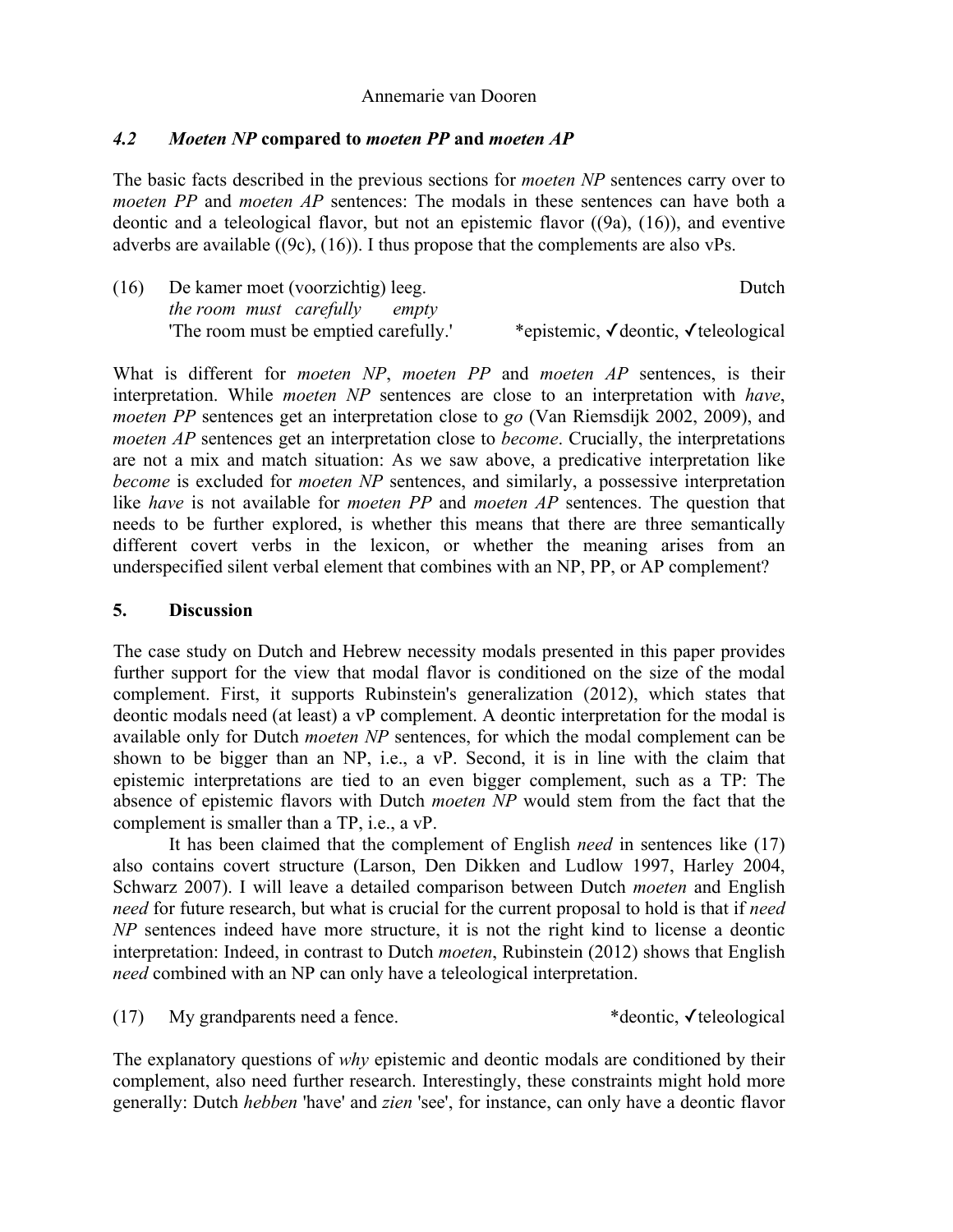when combined with an infinitival complement ((18a)-(19a)). As eventive adverbs can only be interpreted as modifying the overt verb in the b-sentences, there is in fact no underlying verbal structure in the complement.

|                            |  |  | (18) a. Je hebt gewoon maar te antwoorden. b. Je hebt (voorzichtig) een antwoord. |                                   |                             |  |  |
|----------------------------|--|--|-----------------------------------------------------------------------------------|-----------------------------------|-----------------------------|--|--|
|                            |  |  | you have PRT PRT to answer                                                        |                                   | you have carefully a answer |  |  |
| 'You just need to answer.' |  |  |                                                                                   | 'You (carefully) have an answer.' |                             |  |  |

(19) a. Je ziet je maar te redden. b. Je ziet (geleidelijk) een redding. *you see you PRT to rescue you see gradually a rescue* 'You have to make it on your own.' 'You (gradually) see a rescue.'

#### **References**

- Abusch, Dorit. 1997. Sequence of tense and temporal *de re*. *Linguistics and Philosophy* 20(1), 1-50.
- Barbiers, Sjef. 1995. *The syntax of interpretation*. Ph.D., Universiteit Leiden.
- Barbiers, Sjef. 2002. Modality and Polarity. In *Modality and its Interaction with the Verbal System,* ed. Sjef Barbiers, Frits Beukema & Wim van der Wurff, 51-74. Amsterdam/Berlin: John Benjamins.
- Brennan, Virginia. 1993. *Root and epistemic modal auxiliary verbs.* Ph.D., University of Massachusetts.
- Cinque, Guglielmo. 1999. *Adverbs and Functional Heads: A Cross-linguistic Perspective*. New York: New York University Press.
- Condoravdi, Cleo. 2002. Temporal interpretation of modals: Modals for the present and for the past. In *The construction of meaning*, ed. By David Beaver, Luis Casillas Martínez, Bardy Clark & Stefan Kaufmann, 59-88. Stanford: CSLI.
- Constantinescu, Camelia, Jenny Doetjes & Johan Rooryck. 2012. How syntactic categories restrict the modal base. Paper at *Modality at Ottawa*, April 20-21 2012.
- Dooren, Annemarie van. 2014. Non-verbal complements of modal verbs in synchronic and diachronic perspective. Unpublished MA-thesis, Utrecht University.
- Fintel, Kai von & Anthony S. Gillies. 2007. An opinionated guide to epistemic modality. In *Oxford Studies in Epistemology: Volume 2*, ed. by Tamar Szabó Gendler & John Hawthorne, 32-62. Oxford: Oxford University Press.
- Groenendijk, Jeroen & Martin Stokhof. 1975. Modality and conversational information. *Theoretical Linguistics* 2, 61-112.
- Hacquard, Valentine. 2006. *Aspects of modality*. Ph.D. dissertation, MIT.
- Hacquard, Valentine. 2010. On the event relativity of modal auxiliaries. *Natural Language Semantics* 18(1), 79-114.
- Harley, Heidi. 2004. Wanting, having, and getting: A note on Fodor and Lepore 1998. *Linguistic Inquiry 35*, 255-267.

Iatridou, Sabine. 1990. The past, the possible, and the evident. *Linguistic Inquiry* 21(1), 123-129. Jackendoff, Ray. 1972. *Semantic Interpretation in Generative Grammar*. Cambridge: MIT Press.